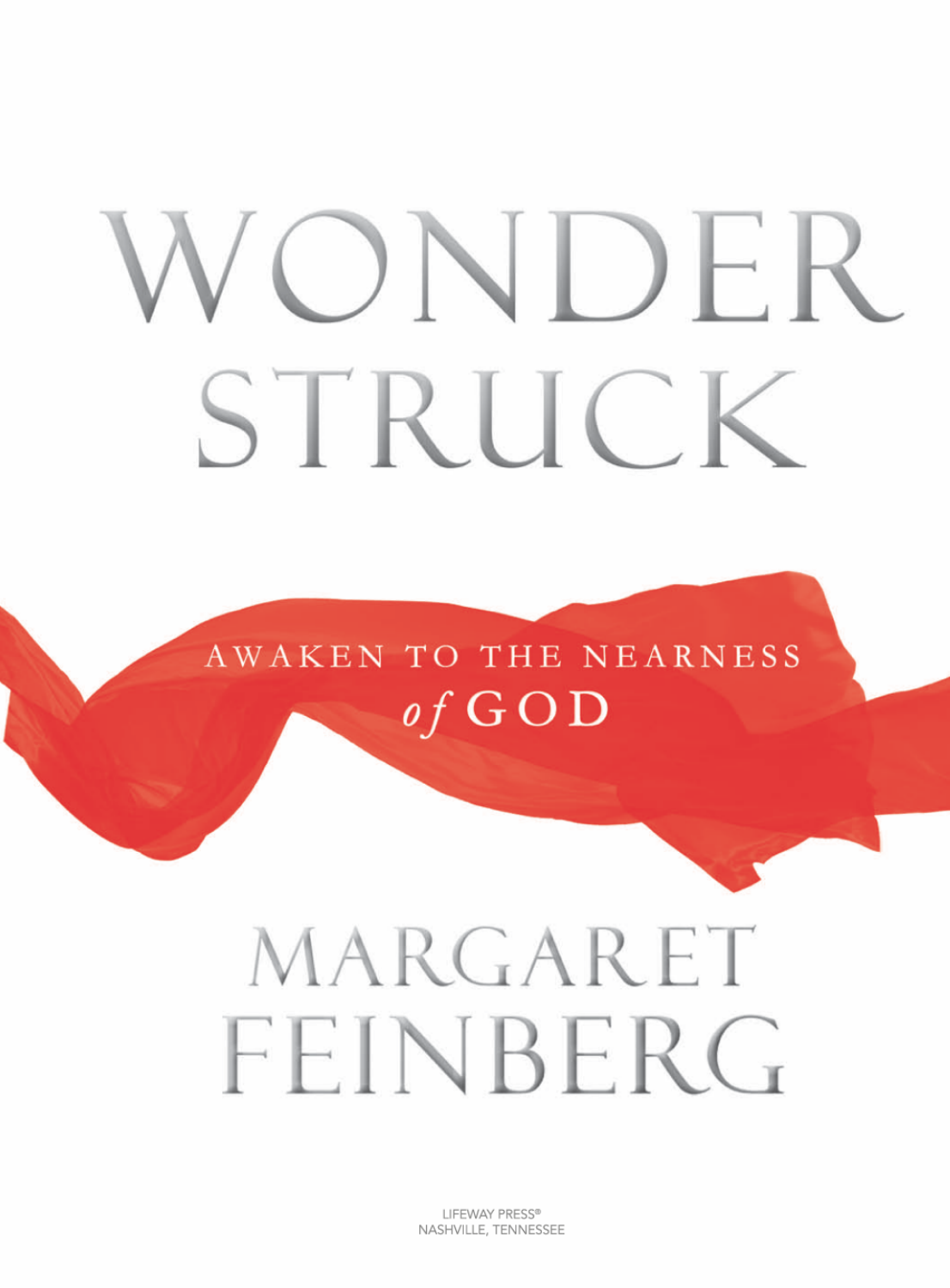Published by LifeWay Press®

© 2013 Margaret Feinberg

No part of this work may be reproduced or transmitted in any form or by any means, electronic or mechanical, including photocopying and recording, or by any information storage or retrieval system, except as may be expressly permitted in writing by the publisher. Requests for permission should be addressed in writing to LifeWay Press®, One LifeWay Plaza, Nashville, TN 37234-0152.

isbN: 978-1-4158-7420-2 item: 005515743 Dewey Decimal Classification Number: 248.84 Subject Headings: CHRISTIAN LIFE \ GOD-LOVE \ HOPE Printed in the United States of America Adult Ministry publishing LifeWay Church Resources One LifeWay Plaza Nashville, Tennessee 37234-0152

We believe that the bible has God for its author; salvation for its end; and truth, without any mixture of error, for its matter and that all Scripture is totally true and trustworthy. To review LifeWay's doctrinal guideline, please visit www.lifeway.com/doctrinalguideline.

Unless otherwise marked, all Scripture quotations are taken from THE HOLY BIBLE, NEW iNterNAtioNAL versioN®, Niv® copyright © 1973, 1978, 1984, 2011 by biblica, inc.™ used by permission. All rights reserved worldwide. scripture marked NkJv is taken from the New King James Version®. Copyright © 1982 by Thomas Nelson, Inc. Used by permission. All rights reserved. scripture marked MsG is taken from the Message. copyright © 1993, 1994, 1995, 1996, 2000, 2001, 2002. Used by permission of NavPress Publishing Group. Scripture marked NASB is taken from the NEW AMERICAN STANDARD BIBLE®, Copyright © 1960, 1962, 1963, 1968, 1971, 1972, 1973, 1975, 1977, 1995 by the Lockman Foundation. used by permission. Scripture marked NLT is taken from the Holy Bible, New Living Translation, copyright © 1996, 2004, 2007 by Tyndale House Foundation. Used by permission of tyndale house publishers, inc., carol stream, illinois 60188. All rights reserved.

# **TABLE OF CONTENTS**

| <b>ABOUT THE AUTHOR</b>                              | 4   |
|------------------------------------------------------|-----|
| <b>DEAR LEADER</b>                                   | 5   |
| <b>LEADER'S GUIDE</b>                                | 6   |
| <b>SESSION ONE: THE WONDER OF DIVINE EXPECTATION</b> | 8   |
| SESSION TWO: THE WONDER OF GOD'S PRESENCE            | 30  |
| <b>SESSION THREE: THE WONDER OF REST</b>             | 56  |
| <b>SESSION FOUR: THE WONDER OF PRAYER</b>            | 80  |
| <b>SESSION FIVE: THE WONDER OF FRIENDSHIP</b>        | 106 |
| <b>SESSION SIX: THE WONDER OF FORGIVENESS</b>        | 132 |
| <b>SESSION SEVEN: FINAL CELEBRATION GATHERING</b>    | 158 |
| THE WONDERSTRUCK JOURNAL                             | 162 |
| I'VE BEEN WONDERSTRUCK BY                            | 172 |
| WONDERSTRUCK SCRIPTURE MEMORIZATION CARDS            | 177 |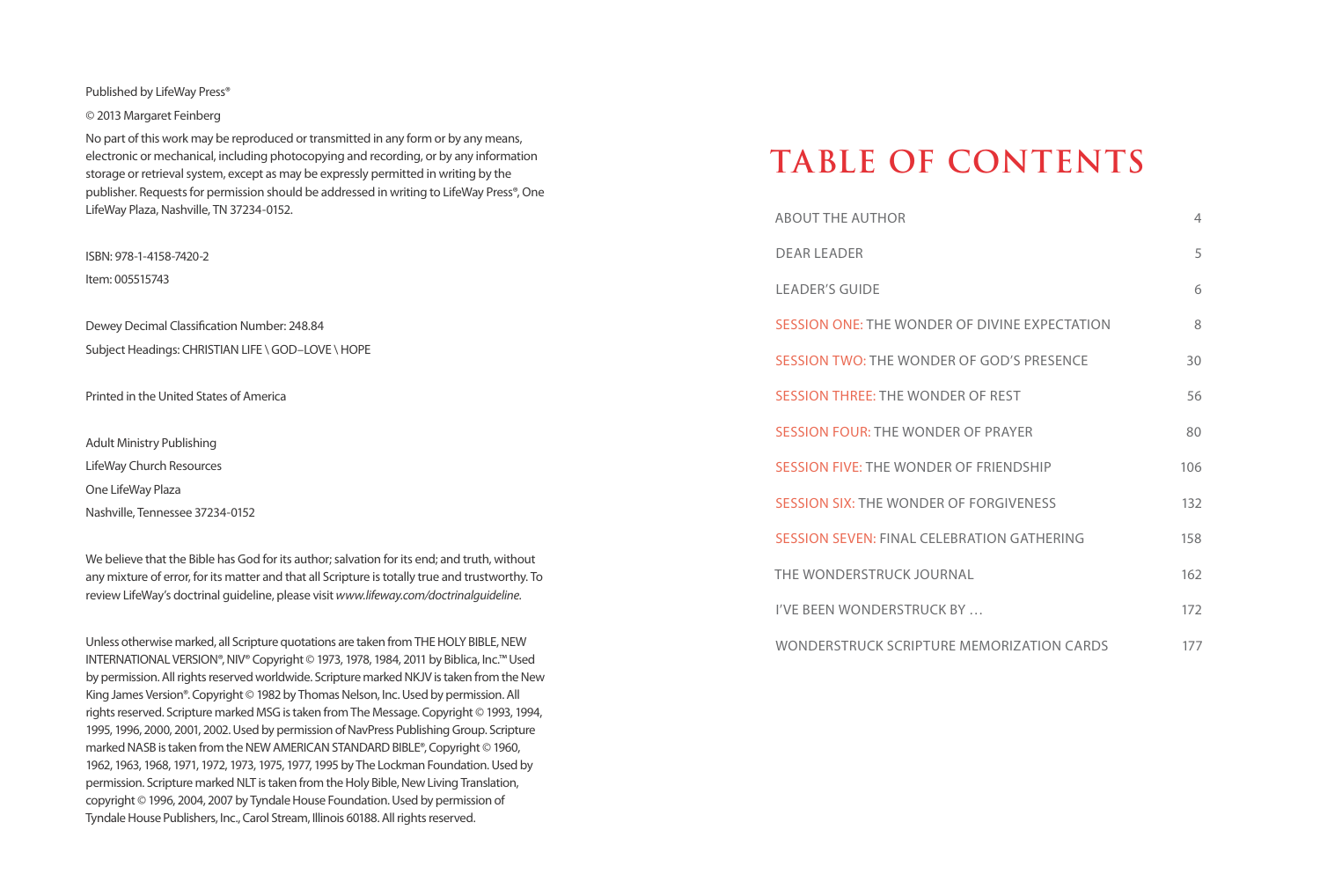

# Meet the Author **MARGARET FEINBERG**

Margaret Feinberg is a popular bible teacher and speaker at churches and leading conferences such as Catalyst, Thrive, and Extraordinary Women. Her books and bible studies have sold over 600,000 copies and received critical acclaim and extensive national media coverage from cNN, the Associated press, USA Today, Los Angeles Times, Washington Post, and many others.

she was recently named one of 50 Women to Watch by Christianity Today, one of the 30 Voices who will help lead the church in the next decade by Charisma magazine, and one of the '40 Under 40' who will shape christian publishing by Christian Retailing magazine. Margaret currently lives in Morrison, colorado, with her husband, Leif and their superpup, hershey.

One of her greatest joys is hearing from her readers. Go ahead, become her friend on Facebook, follow her on Twitter or Pinterest @mafeinberg, or check out her website at www.margaretfeinberg.com.

# **DEAR LEADER,**

I WANT TO BEGIN by giving you a big bear hug, looking deep into your eyes, and saying thank you. Thank you for taking the time to lead participants through this study called Wonderstruck. I know your time and energy are pulled in many different directions, and I want to begin by thanking you for your willingness to sacrifice to draw others closer to Christ. I'm grateful for you. I can't wait to hear what our Abba Father is going to do in and through you and your group in the weeks ahead.

You also need to know that I've been praying for you. I've asked God to speak to, lead, quide, encourage, and infuse you with more of His presence. I pray that in the moments you're tempted to believe you have to have all the right answers, the holy spirit will gently remind you that what's often most needed is a warm smile, a readiness to pray, and an offer to grab coffee together and allow the person to talk.

i've also asked God that over the upcoming weeks you won't just help others discover the wonder of God, but you would be wonderstruck, too. if you'll drop us a note at wonderstruck@margaretfeinberg.com and let us know when your group is meeting, we want to pray for you and your participants during this time. oh! And if you have any questions along the way, feel free to send those, too.

thank you, my friend, for being courageous enough to lead others christward. i can't wait to meet you and give you that bear hug in person. May you be wonderstruck and live even more awake and aware to the wonder of God all around.

## Blessings,

### **MARGARET**

This study invites you deeper into the trade book Wonderstruck. You can participate in the study without the trade book, but you'll get more out of the experience if you pick up a copy—(available in paperback, electronic, and audiobook formats).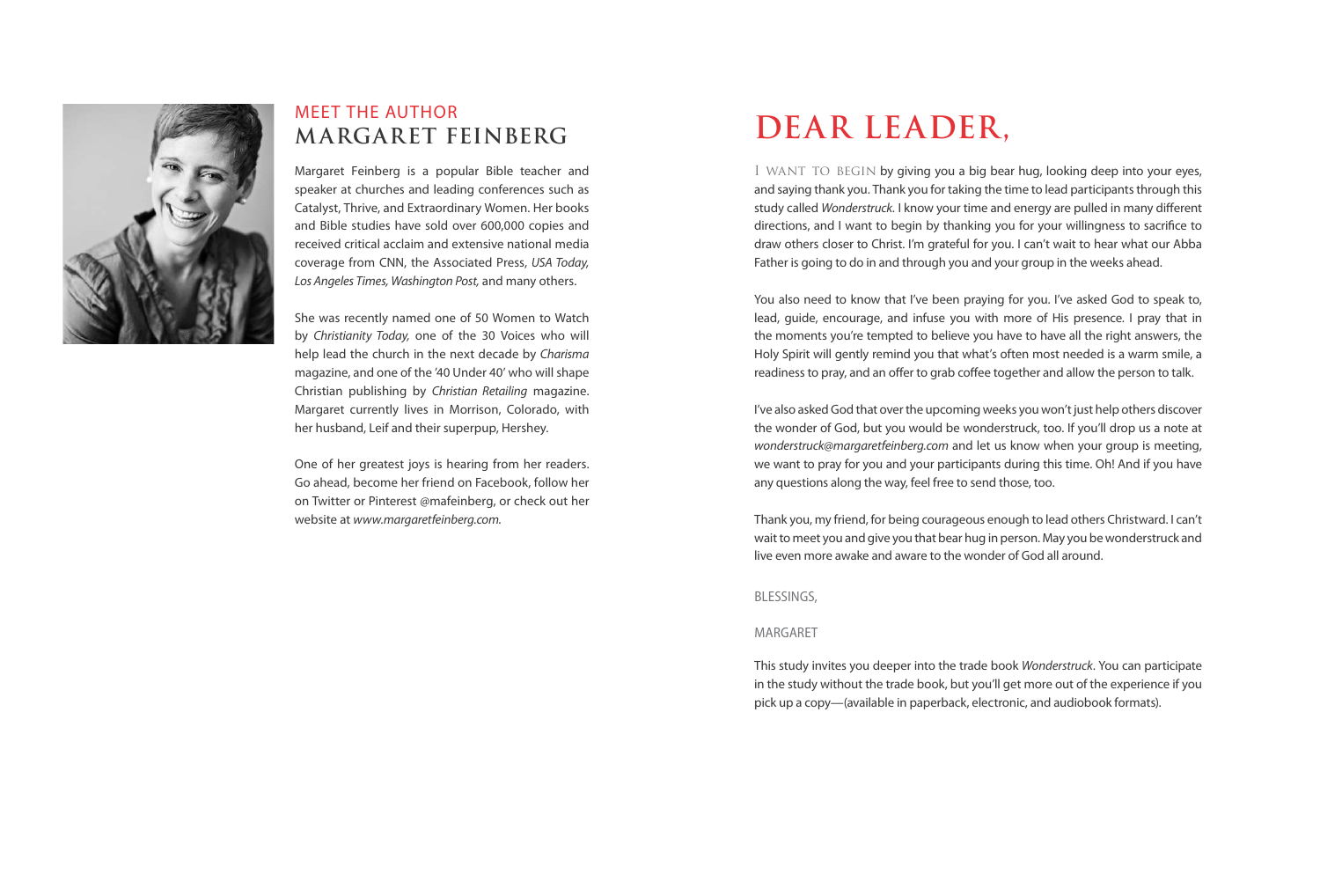# LEADER'S GUIDE



#### THIS BRIEF LEADER'S GUIDE is designed

to help you take participants through this book and bible study. As you prepare for this study, go ahead and watch several sessions ahead of time so that you'll have a feel for the study's direction.

In the Leader's Kit, you'll find a copy of the Wonderstruck tradebook. Reading the book in advance will help you prepare for leading the study and provide you with additional insights and background. The book is not required for participants, but after reading, you may want to recommend group members pick up an electronic, audiobook, or paperback copy to get the most out of the experience.

As you prepare for each session, here's a basic outline of what to expect:

## EXPERIENTIAL ACTIVITY

Depending on the amount of time you have to meet together and the resources available, you'll want to begin the session with the experiential activity. You will find these activities on the group page that begins each week. This interactive icebreaker is designed to be a trigger for group engagement as well as move people toward the ideas explored in the teaching. You'll always want to read ahead to the following week's activity to see what's needed and how participants may be able to contribute.

## **C** HOMEWORK GROUP DISCUSSION

Next in each lesson (with the exception of the first and last) you will lead the group to review the homework from the previous week. Encourage participants to share what they're learning and how the holy spirit is at work in their lives.

## **play SESSiOn viDEO**

After you've finished the homework discussion, it's time to play the video. The teaching presentations will range from 20-30 minutes.

## **66** NOTES

Encourage participants to take notes as they watch the video.

## *C* VIDEO DISCUSSION

Dive into the video discussion questions next. based on the amount of time your group meets, you may need to prayerfully determine which questions are best suited for your group and their needs. Don't feel as though you need to ask every question. Rely on the Holy Spirit for guidance on any additional questions or follow-up that needs to be asked as the discussion progresses.

## **CLOSING PRAYER**

Always save time for prayer before you close. Ask the holy spirit to open everyone's eyes and hearts to the wonder of God all around.

Thank you, again, for leading this Bible study. i pray that you experience the wonder of God in amazing ways.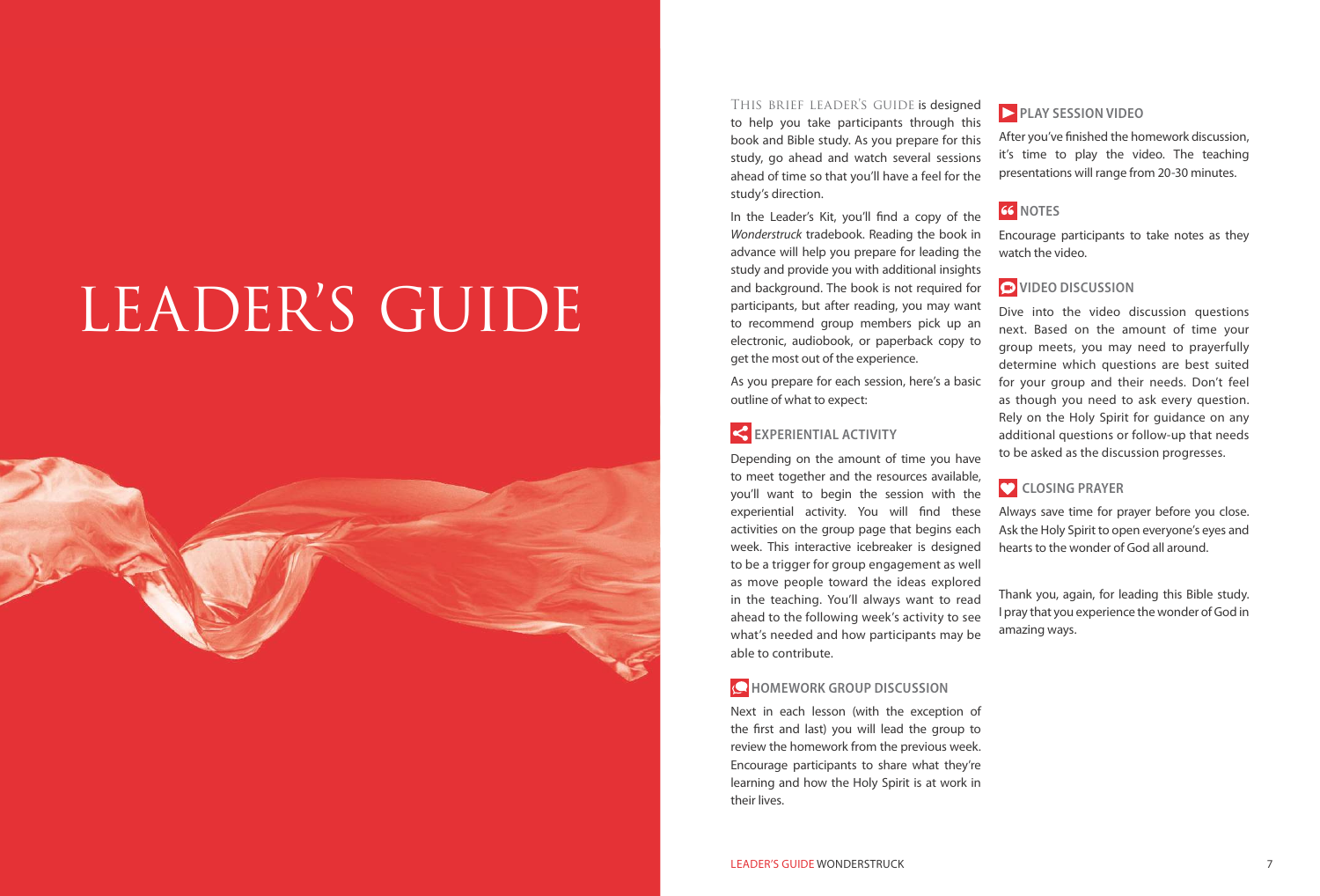# THE WONDER OF DIVINE EXPECTATION



# **SESSION ONE**

# **GROUP** GETTING STARTED: (10-15 minutes)

## **SESSION ONE:** THE WONDER OF **DIVINE EXPECTATION**

EXPERIENTIAL ACTIVITY: RECOGNIZE THE WONDER OF GOD IN OUR LIVES

#### **WHAT YOU'LL NEED:**

- Two balloons for each participant
- A black marker for each participant
- A small pin or thumbtack
- 1 Blow up the balloons ahead of time (consider using a small pump) or purchase helium filled balloons.
- 2 Ask participants to write what takes away the wonder of God in their life the most on one balloon (e.g. busyness, responsibility).
- 3 Ask each participant to write what in the last week has renewed their sense of the wonder of God on the second balloon (e.g. birth of a baby, renewal of a friendship, walk through a forest, moment in Scripture).
- 4 Invite each participant to share what they've written on their balloons. After they share what takes away from their sense of wonder, invite them to pop the first balloon so they're left holding the balloon that awakens the wonder of God.
- 5 Discuss the following questions:

Do you tend to focus more of your energy on what takes away from the wonder of God or what awakens the sense of wonder in your life? Why?

What can you do to nurture a sense of wonder as represented by your balloon?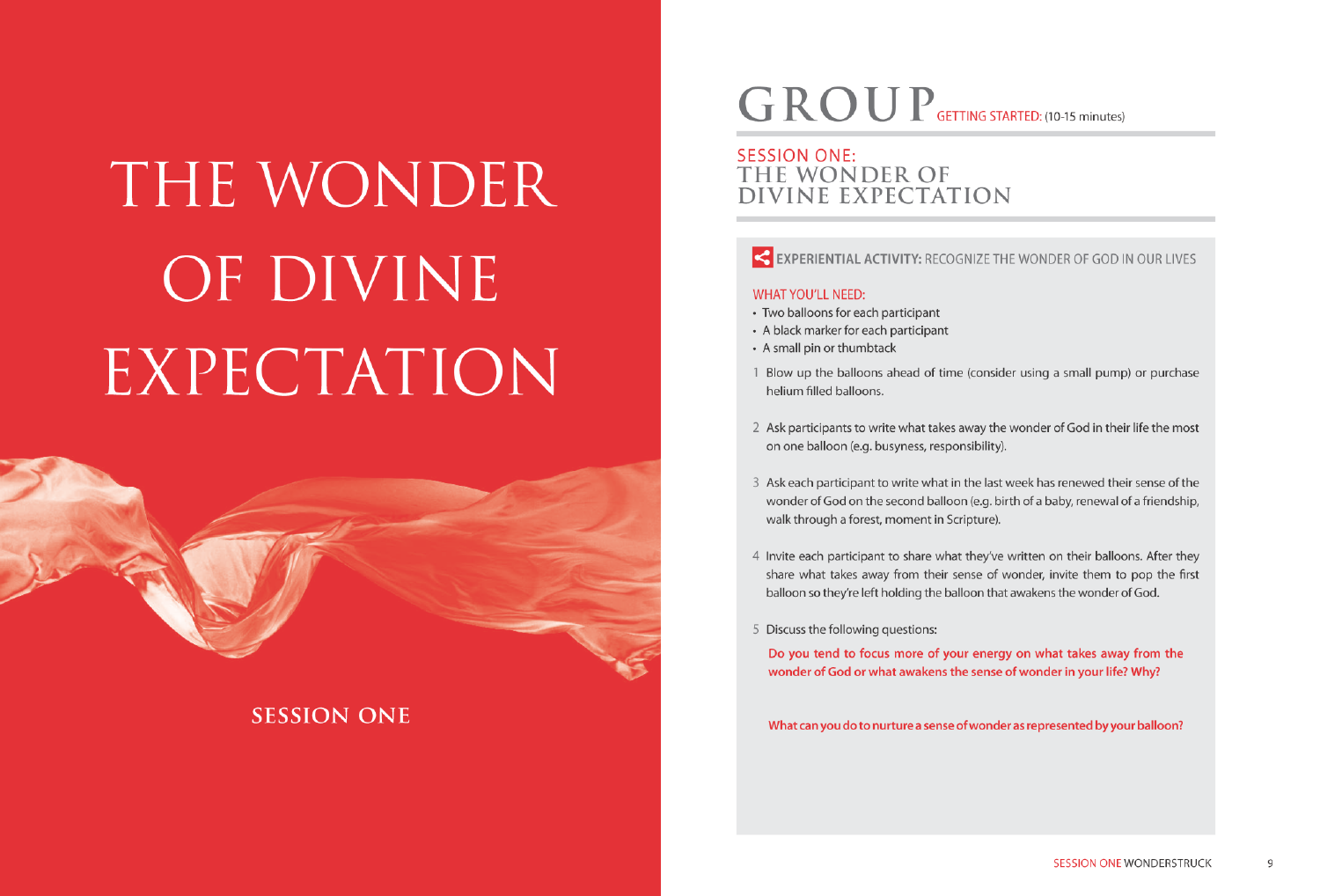## **PLAY THE SESSION ONE viDEO: [23:15]**

**66** NOTES

## **viDEO DISCUSSION**

- 1 turn to page 162. over the next six weeks, you'll be challenged to awaken even more to the presence of God in your life. one of the ways to do this is to make daily entries into the Wonderstruck Journal. on page 163, begin today by listing three moments in which you've encountered the wonder of God and His handiwork. Note your first three entries and share them with the group.
- 2 Which name of God listed in isaiah 9:6 is most familiar to you in your spiritual journey? Which is least familiar? Explain.
- 3 Why do you think God reveals his name as Wonderful? What do you think is communicated about the nature and character of God through this title?
- 4 invite a participant to read psalm 77:11 aloud. When was the last time you found yourself taken back by the wonder of God? What did you learn about the character or nature of God through the experience?
- 5 What disappointments or letdowns from the past or present tend to dampen any sense of divine expectation in your life?
- 6 What are you currently doing to nurture a sense of divine expectation?

## **CLOSING PRAYER**

As you close in prayer ask:

- God to awaken each person's heart, mind, and spirit to a sense of God's wonder
- God to grant participants a renewed sense of divine expectation in their lives
- the holy spirit to orchestrate divine opportunities over the upcoming weeks to experience God's presence and grow closer to him.

# **AWA K E TO WONDER**

I NEVER EXPECTED TO FIND love in Alaska. I only travelled to the tiny town of sitka to help my aunt with her bed and breakfast. but during one stay, i fell head over heels for a six-foot-eight local guy named Leif (pronounced Lay-f). Norwegian by descent, Leif and I were married just a little over a year after we first met. For the first five years of our marriage, we lived in Alaska. During that time I had the privilege of seeing the Northern Lights on countless evenings. but one night stood out above the rest.

## **THIS WEEK:**

if you are following along in the trade book, read chapters ".000: captured by the Night sky" and ".001: hidden Among the Highlands" and tackle the five days of homework to prepare for the next gathering.

While taking an overnight ferry from Sitka to Juneau, I remember admiring the faint moonlight backlighting the mountainous coast. Then something compelled me to look up, and a scene unfolded that I suspect caused at least one angel to gasp: The expanse of the sky transformed from inky blackness into an infinite canvas on which brushstrokes of apricot, sapphire, and emerald were painted into the night sky.

The hours passed. In the wake of such beauty, I offered up a silent prayer to lay hold of the wonder of God, to find myself once again awed by another facet of His nature, another glimpse of His presence in our world. God desires to captivate us not just with his handiwork but with himself—displaying facets of his character, igniting us with His fiery love, awakening us to the intensity of His holiness.

**BONUS ACTIVITY:** To see some breathtaking

images of the Northern Lights or Aurora borealis, search Google for "images of Northern Lights."

often such incidents occur when we least anticipate, leaving us wonderstruck much like my encounter with the Northern Lights. but we can live each day trusting that the God who met us in the past will once again greet us with arms wide open in the future.

God extends uncounted invitations to encounter him, yet too often I sleep straight through. Unconscious of the life God desires for me, i slumber in the presence of the sacred and snore in the company of the divine. Inactive and inert, I become a spiritual sleepyhead who clamors for the snooze button rather than climbing out of bed.

God is busting at the seams to display His glory, His power, and His might in a way that leaves us awestruck, breathless, and wide awake to his presence in our world. God longs for us to live awake to him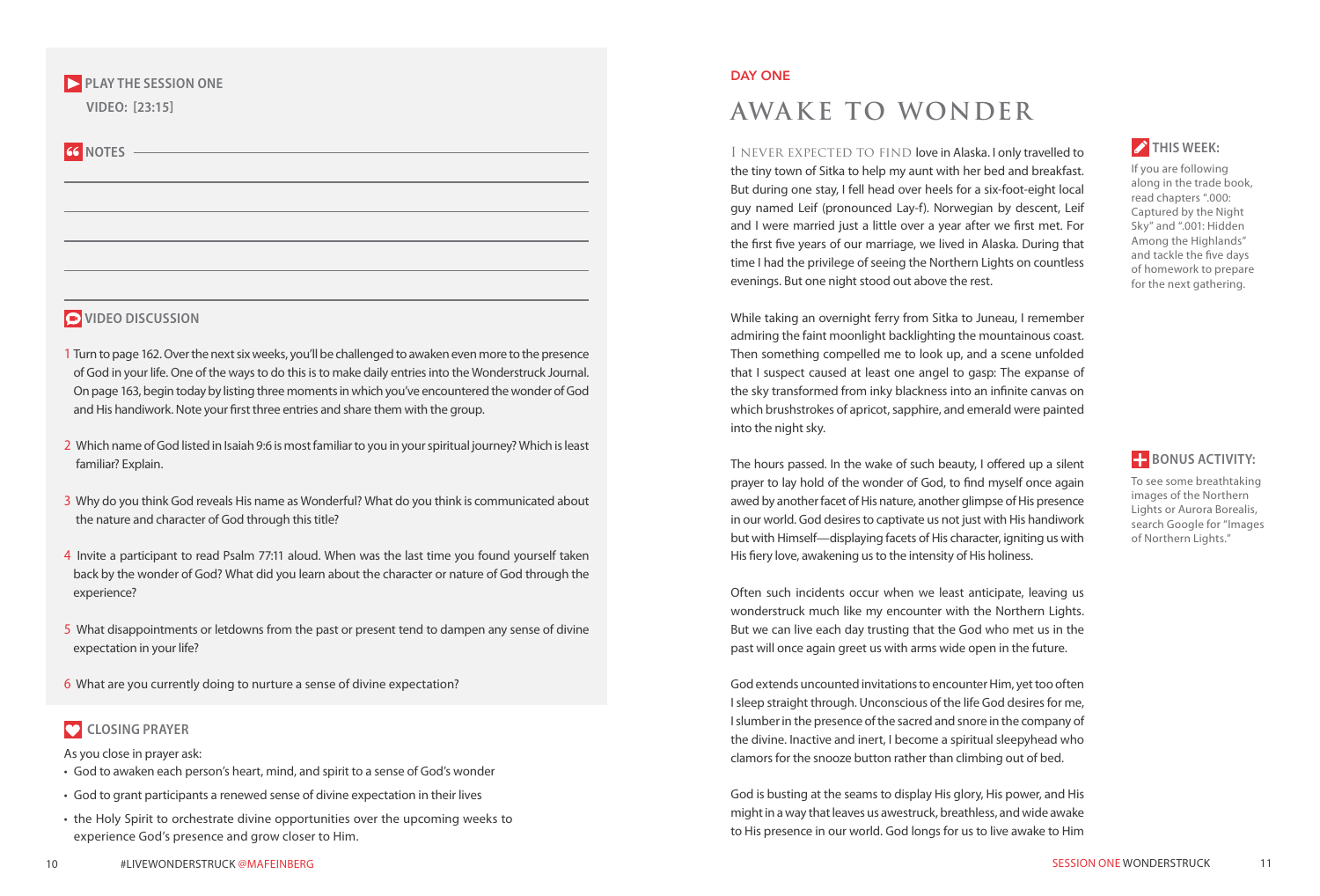

spend time committing psalm 77:11 to memory this week. You'll find a flash card on page 177.

## and all that he is doing in our world. indeed, our God is Wonderful.

**What three words come to mind when you think of "wonder"?** 

The wonder of God stirs our spiritual longings and makes us hungry for God in ways that often lead us into moments of transformation. Our eyes open. Our ears hear. Our hearts soften in the presence of God. Our wills more readily yield to God. Our worship becomes more pleasing to God.

**What are the two components of acceptable worship mentioned in Hebrews 12:28-29?** 

## **BONUS ACTIVITY:**

Rich Hammar captures astrophotography images from his driveway in Springfield, Missouri, using specialized equipment. some of his images have been featured on NAsA's homepage. check out www.seetheglory.com.

The dictionary defines wonder as being filled with "admiration, amazement, or awe; marvel."<sup>1</sup>

in so many ways, those are the fruits of life with God. We are created to live in such a way that our lives are acts of worship where we express our adoration, affection, and appreciation of God at every turn. The presence of God and His work in our world should leave us awestruck. Now let me be clear: Experiencing the wonder of God isn't about landing a crazy story to tell our friends or experiencing pimply goose bumps. The wonder awakens us to dive even deeper in our relationship with God.

That's why I define the wonder of God as the following:

The Wonder of God: A moment of spiritual awakening that makes us curious to know God more.

**Reflecting on this definition, when was the last time you encountered the wonder of God?** 

if i'm honest with you, despite the breathtaking and transformative moments of God that I've experienced, all too often I find myself like so many of the other passengers on the ferry that evening in Alaska—deep in sleep, missing the moment. i succumb to spiritual weariness rather than remaining alert to the wondrous displays that reveal more of God. in those moments, the burning bushes in my life are reduced to smoldering distractions, and the still small voice becomes something i absentmindedly shush.

**What are the wonders of God you've taken for granted rather than responding with awe?**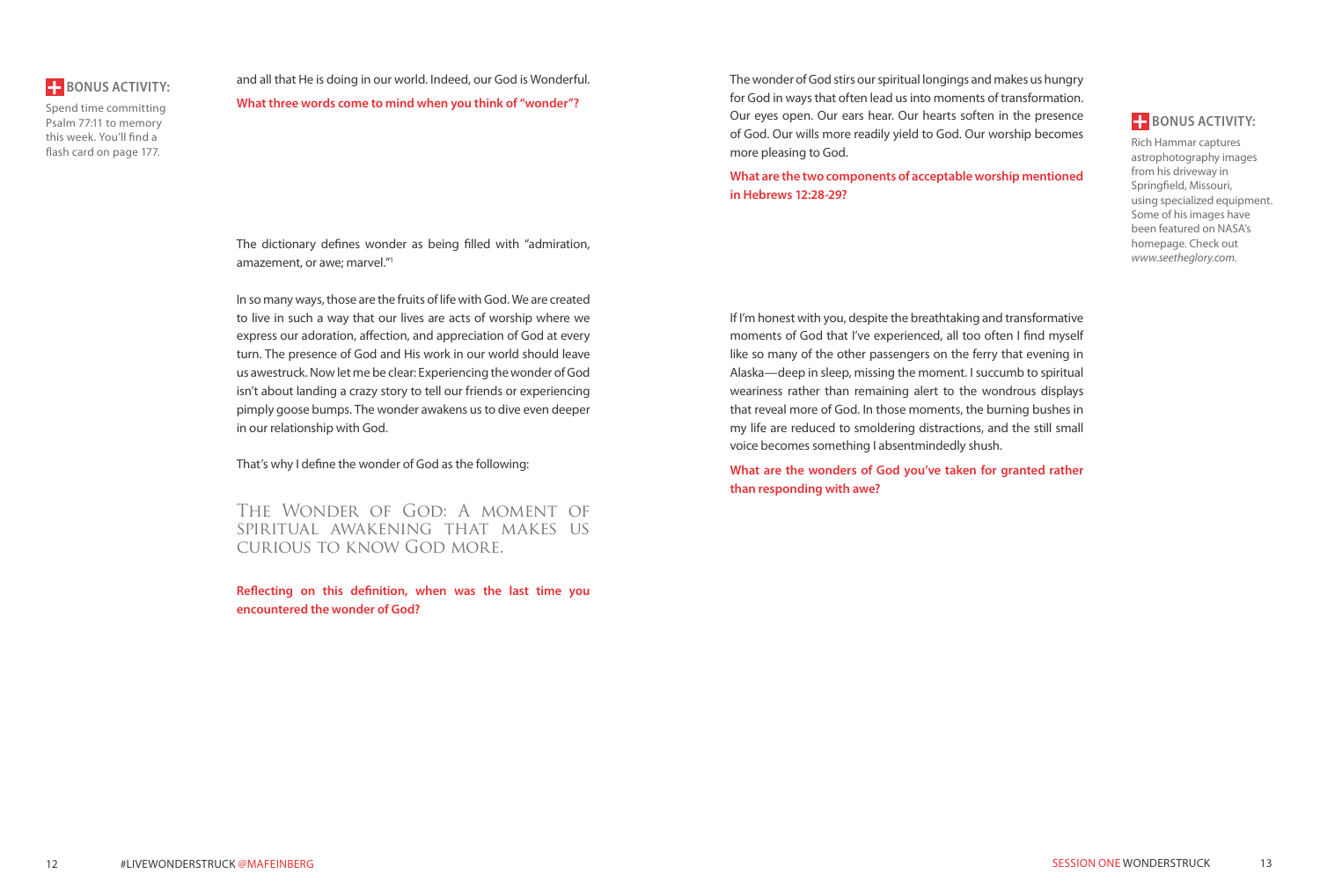**On the continuum below, mark how often you pass by God's presence and handiwork unaware:** 

I often pass by God's presence and handiwork unaware.

I rarely pass by God's presence and handiwork unaware.

**How do you think you can become more aware and awake to the wonders of God?** 

## *NOTABLE:*

The wonders that I fail to marvel can be as simple as the gift of each day, the beauty of creation, the delight of God's Word, or the compassion of a friend.

For me, becoming more aware of the wonder of God in my life began with a simple request: I prayed for wonder. To this day, I stand in awe of the ways God has answered—as you'll discover in the weeks ahead.

That's why I'd like to invite you to offer up a similar prayer. Will you pray for wonder right now? Ask God to awaken your ability to see and savor his sweet presence and recognize his divine handiwork.

Then live eyes wide open to the ways God answers.

one great way to live expectant for God is keep a wonder journal. During the opening session, you were asked to write down three of God's wonders you've experienced. Will you commit to write down three items each day?

 $\bullet$ **clOSing prayEr:** spend time praying that you'll be wonderstruck. With each passing page and session, ask God to help you discover another facet of His character, feel the soft pinch of His presence, and step back in astonishment of the One who holds everything together.

DAY TWO

# **EXPECT THE UNEXPECTED**

ONE OF THE GREAT THINGS we can expect of God is the unexpected. by his nature, God's ways are so much more vibrant, breathtaking, and all encompassing than our own. This is one of the most exciting aspects of living with divine expectation: We can lean into the idea that whatever God has up his sleeve is better than anything we could imagine on our own.

**What ignites in you the desire to live with a holy anticipation that God wants to meet you?** 

As i've been praying for wonder, i've been asking God to infuse me with the Holy Spirit so that I'm more sensitive to His nudging and leading. I hope you are, too. I've been living in awe of the unexpected ways God answers.



"i want the presence of God himself, or i don't want anything at all to do with religion. I want all that God has or i don't want any." – A.W. Tozer, author and pastor

**On the continuum below, mark how often you tend to live with a sense of divine expectation:** 

i don't live with any sense of divine expectation.

 i live wildly expectant of God to do great things.

**What prevents you from living with the expectation that God wants to do awesome work in, through, and around you as described in Exodus 34:10?** 

We recently traveled through Baltimore when God surprised us with an encounter. We stopped by a local grocery store to grab our favorite road travel supplies—water, fresh fruit, and baked potato chips. Walking out of the grocery store, my husband, Leif, and i saw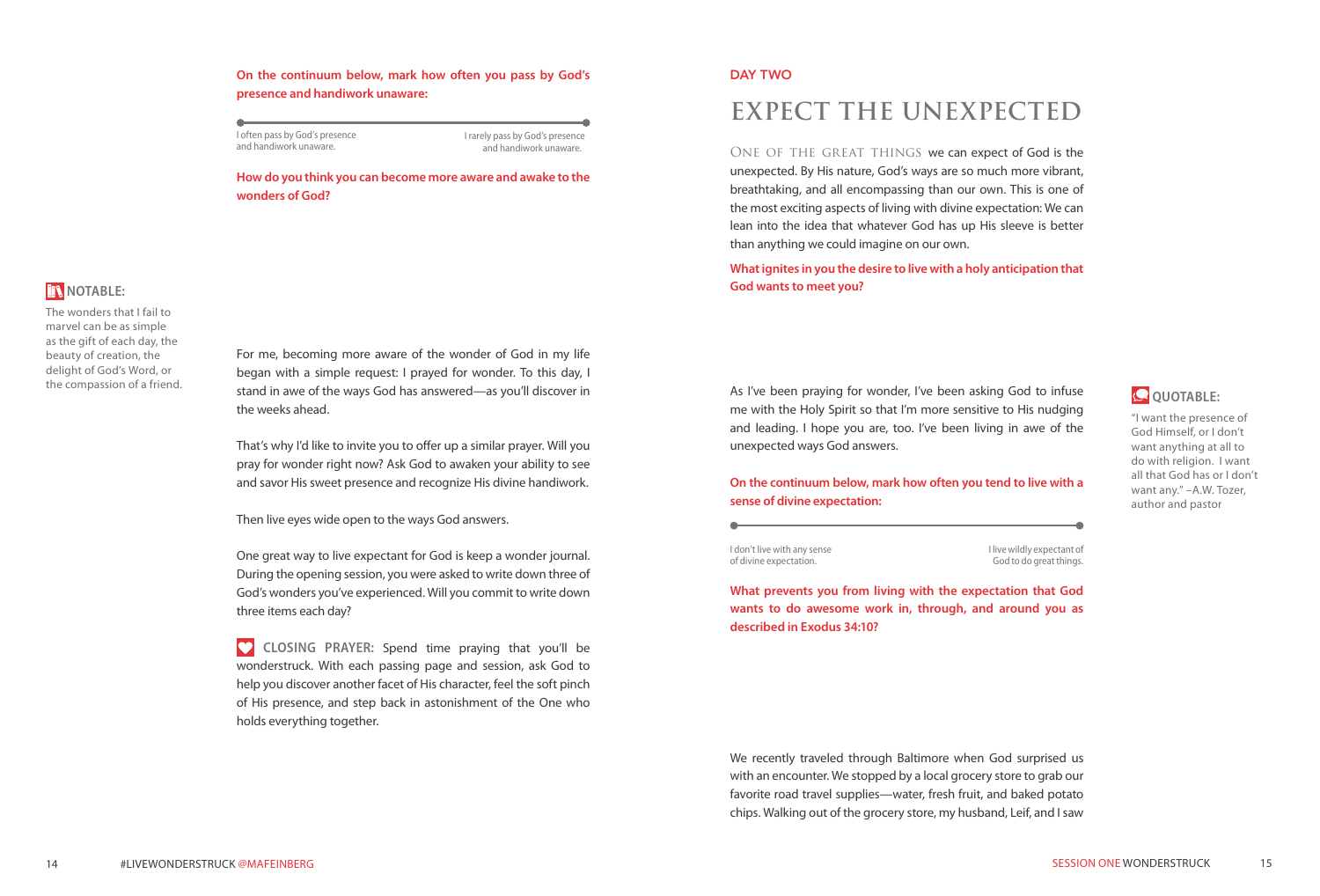a woman on her cell phone with three kids in tow. she complained that there weren't enough beds to serve the homeless women in need in the city. We looked at each other, unsure of the best way to respond, and returned to the car.

Then we noticed a quick eats restaurant in the strip mall and decided to grab a meal. As we waited to order, we discussed what we just saw.

"Was it real or a con?" we debated. Yep. We're guilty of watching one too many episodes of Dateline, too. The situation seemed a little too perfect.

On her cell phone. Talking loudly. Outside a busy grocery store.

**When was the last time you second-guessed a person's motives in asking for help?** 

**How do you handle situations like this?** 

before eating, we prayed and waited for a sense of the best way to respond.

Then. She appeared. Again.

she brought her three kids into the eatery to use the restroom.

Leif and i debated how to assist her and if we were the ones to help. Neither of us had a tremendous sense of peace about what to do or how to do it. The parable of the man whose body was left for dead along the road came to mind. I calculated dozens of reasons not to help the woman—including getting conned.

The priest and Levite (temple worker) in this story aren't doing something their contemporaries would consider wrong. Avoiding the beaten man on the road was following God's law. if the man was dead and they touched him, or if he died in their arms, they wouldn't be able to do their job for seven days. These two men choose to follow the purity law, but ignore the law about loving their neighbor. They consciously decide that the beaten man must not be their neighbor and move along.

**Make a list of five reasonable explanations for not helping the** 

**man left for dead along the road in Luke 10:29-37.**

Yet the Samaritan man is the one who reverses the robbers' actions. While the robbers took money, the Samaritan gave. The robbers beat, the Samaritan bandaged. The robbers left the man for dead and never returned; the samaritan left the man in the care of the innkeeper and promised to return.

something inside reminded me that showing compassion was worth the risk of being conned.

Leif pulled out cash and asked, "How much should we give her?"

A number came to mind.

Walking out of the restaurant, we saw the woman walking into the liquor store down the strip mall. Again, Leif and i looked at each other, second-guessing that maybe this wasn't such a good idea.

she emerged without a purchase.

i took a gulp and walked toward her.

# *NOTABLE:*

The 17-mile journey from Jerusalem down to Jericho is known as "The Bloody Way." The elevation drops from 2,500 feet above sea level to 825 feet below sea level. Walking the windy, steep, rocky road would be similar to walking in a dangerous alley in a big city with money dangling out of your pockets.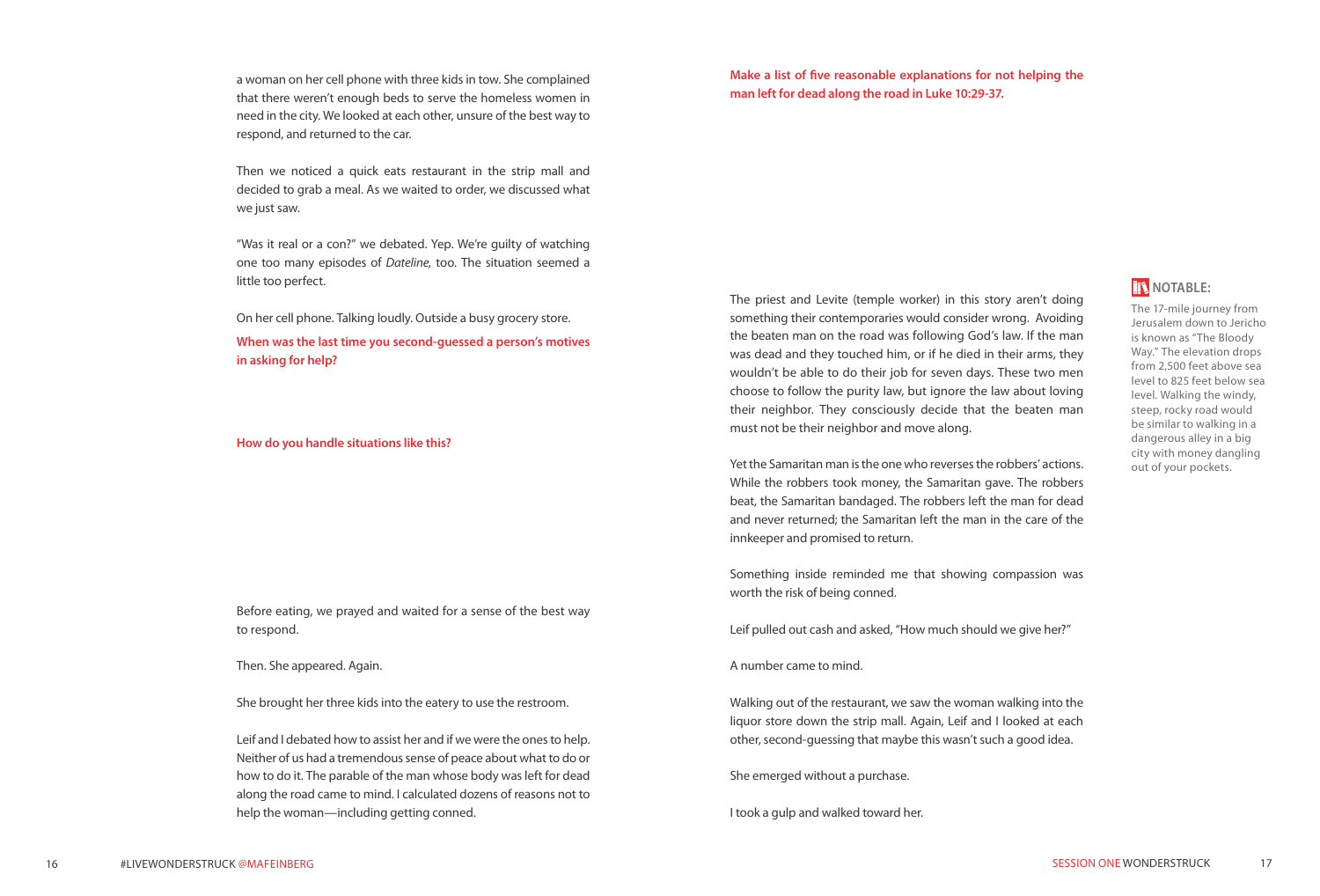"What is this?" she asked as i shoved the money into her hand.

"Cash," I said. "Bless you!"

"Who are you—an angel?" she asked, welling up with tears.

"No," i smiled and started to turn away.

"Wait!" she yelled. Then the woman pointed to her son and explained that the boy had autism. "But he knows how to love. Can he give you a hug?"

# **QUOTABLE:**

"Who among the gods is like you, LorD? Who is like you—majestic in holiness, awesome in glory, working wonders?" -Exodus 15:11

This boy wrapped his arms around me, my face squished in the nape of his neck, and i knew i'd encountered the wonder of God.

Driving away, Leif and i prayed for this woman and her children. i was so grateful for the opportunity to be a conduit of God's goodness, but I never expected to receive such a gift, a pure expression of love from a child, in return. sometimes we have to take risks, including getting conned, to be wonderstruck by the love of God.

**When have you seen God answer the prayer of Psalm 17:7 in your life? Spend a few moments asking God to reveal this wonder in greater measure.** 

**When have you taken a risk and been wonderstruck by God through the process?**

My hope for you is that you'll take big risks in order to reach out to others and share God's love with them. Not every story will end like you hope, but along the way you're going to encounter our God, who is full of wonders, in unexpected ways.

**CLOSING PRAYER:** Spend some time asking God to raise the level of divine expectation in your life and expect the unexpected. Ask God to place people in your life over the course of the next week on whom you can lavish the love of God.

**What stops you from taking bigger risks in your walk with God?**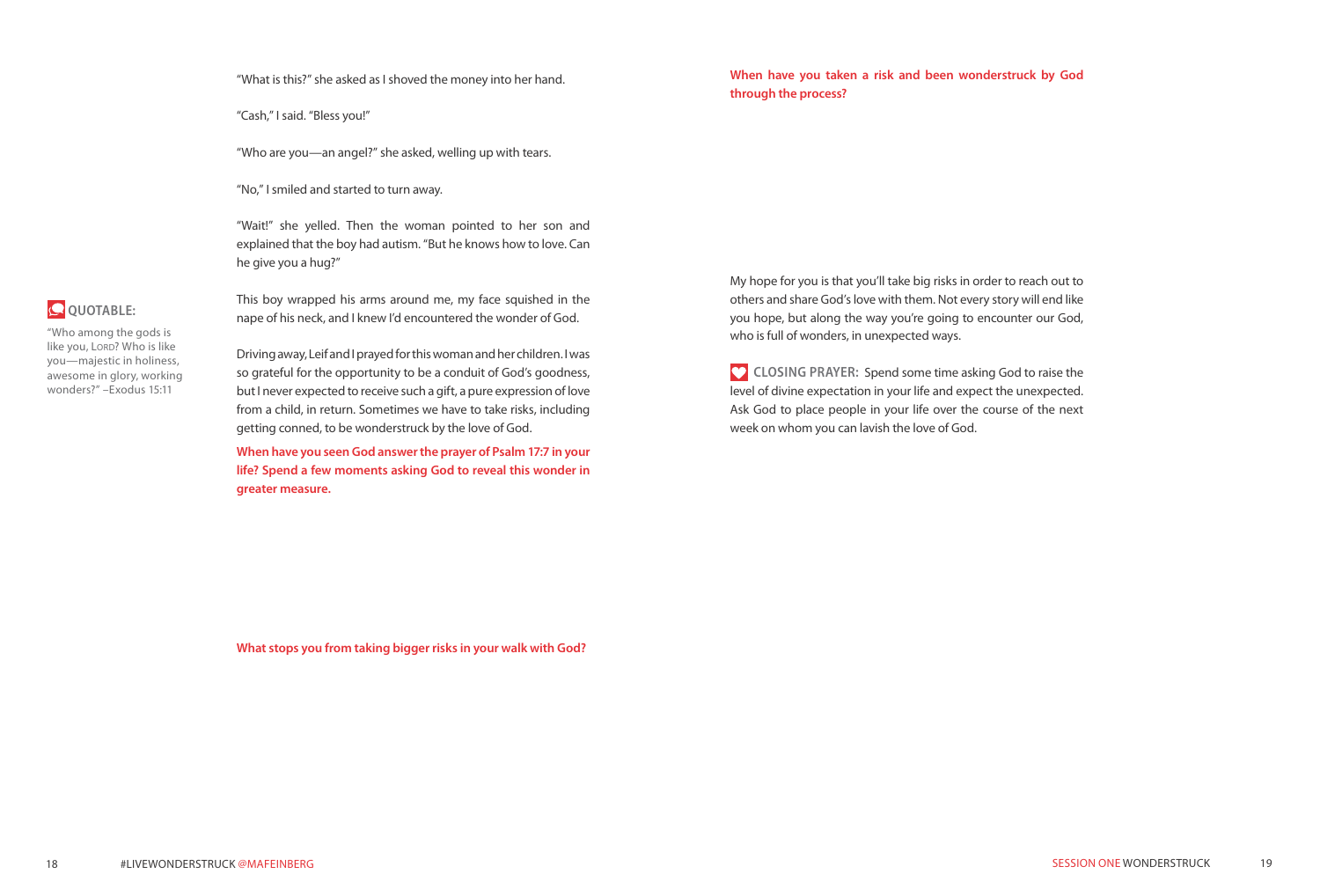#### DAY THREE

# **WONDERSTRUCK BY A GLIMPSE OF GOD**

WHEN WAS THE LAST TIME YOU found yourself taken back by the wonder of God? If you spend time reflecting on who God is and all that he's done, it's hard not to be caught up in the wonder.

## **Take a few moments and reflect on the some of the characteristics of God listed below:**

| WISE            | <b>MERCIFUL</b> | MAJESTIC          |
|-----------------|-----------------|-------------------|
| <b>TRUTHFUL</b> | <b>GRACIOUS</b> | FTFRNAL           |
| GOOD            | PEACFFUL        | ALI-POWEREUL      |
| LOVING          | FAITHFUL        | <b>UNCHANGING</b> |
| JUST            | <b>FMINFNCF</b> | SOVERFIGN         |

My heart melts whenever i start thinking about the wondrous love of God. or when i consider how many times God has extended the mercy I-so-don't-deserve, gratitude exudes from the core of my being. But when I think about God as being eternal I sometimes struggle to wrap my head, let alone my heart, around all that means.

Now some of these characteristics evoke a sense of wonder more than others—and that's ok. every facet of God's character invites us to know more of him.

**To what characteristics of God does Isaiah 40:25-26 allude? Which provide you with the greatest sense of wonder?** 

As we pray for wonder each day, we need to live expectant for the ways God wants to reveal Himself even in the tiniest details of life. Our attention might be drawn to patterns and particulars in Scripture we've never seen before. Our spirits may waken to prayer in fresh and unexpected ways. God may choose to reveal Himself in unexpected conversations as we go through our daily life.

here's what i've discovered: When we pray for wonder and live eyes wide open to wonder, the tone and tenacity with which we live our lives change. We become expectant to catch glimpses of God in ways we've never seen Him before.

one of my favorite places in the bible where this occurs is in the Book of Isaiah. The death of King Uzziah ushers in an uneasy time for Judah, the Southern Kingdom. The Northern Kingdom, Israel, is about to fall to the Assyrians, leaving Judah without a buffer between the much larger enemies of the time. During this time, Isaiah's spiritual eyes are opened and he glimpses God. The Lord gives Isaiah specific instructions to speak to the people, ultimately telling them that destruction is unavoidable, but promising them that healing is coming. The scene radiates the power, wonder, and majesty of God. Yet rather than focus on the beauty or radiance of the Divine, Isaiah is reduced to describing the garnishes of the room.

As the holiness of God echoes throughout the chamber, even the building is not immune. The structure seizes in the wake of reverential awe and worship; smoke, a symbol of both God's acceptance and anger, fills the air. Taken back in wonder of a scene bursting with sights and smells that defy description, isaiah only has one response: he becomes deftly aware of his own inadequacies.

polluted. Filthy. corrupt. contaminated.

Though the veil is pulled back revealing all that is wonderful, Isaiah responds with the heartbreaking cry, "Woe is me!"

in a most merciful yet mysterious scene, which alludes to the coming of christ, a burning creature removes a live coal from the altar with tongs and touches the mouth of Isaiah. The prophet's lips cauterized and purified, the seraphim announces, "Your quilt is taken away and your sin atoned for."

## **NOTABLE:**

During the Old Testament, God's people believed that God resided in the temple. When isaiah glimpses God on the throne, he sees that God's robe fills the temple. God can't be confined to one location. Not even the hem of His robe fits inside.

## **EN NOTABLE:**

The name of the seraphim, which means "burning ones," suggests they're ablaze in their love of God.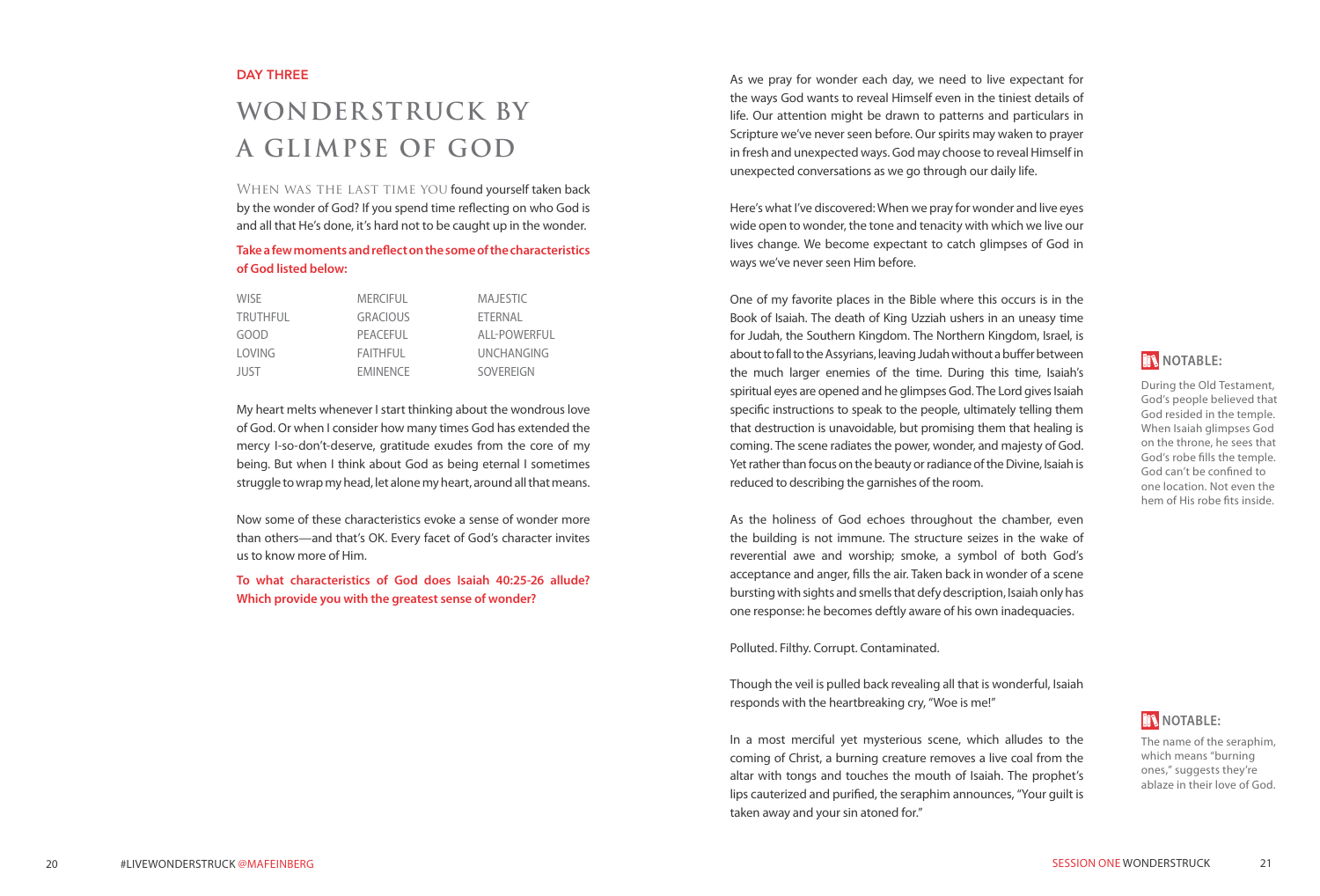## **IT NOTABLE:**

Exodus 24:15-17 reminds us that God's glory and greatness cannot be measured or described. When we try to describe God in the frame of creation, we fail. But God reveals himself as something more attainable to human understanding in Jesus christ.

The words of the fiery angel melt me. Forgiven and cleansed, woe is replaced by wonder.

God forever ruins Isaiah. This single encounter shapes the rest of the prophet's life and message.

The encounter is stamped on Isaiah's heart, an intimate knowledge of God as "the Holy One of Israel" and becomes one of the prophet's distinctive signatures.

one glimpse of God changes everything.

**Have you been transformed through encounters with God?**

While God probably won't reveal Himself in the same way He did to isaiah, you and i can still petition God to meet us so that we become more like him. We can become awakened to the wonders of God all around us. As you go through this week, will you pray that God will continue to fill you with wonder? Will you note in the journal on 162 the ways He answers?

If so, your life may never be the same. You might find yourself awakened to God in ways that transform you forever.

**CLOSING PRAYER: Courageously spend time in prayer asking** God to ruin you with a fresh understanding of himself. Ask God that along the way you'll find yourself awakened to facets of His character you've never seen before that will transform you forever.

**How were they similar to Isaiah's experience in Isaiah 6, and how were they different?**

The word "holy" is repeated three times by the seraphim in verse 3. because ancient writers didn't have punctuation or typesetting, they emphasized important points through repetition. God isn't just holy. He is the Holy of all holies.

**IT NOTABLE:** 

While we may never have an encounter with God quite like Isaiah's, rest assured that God wants to meet us and give us glimpses of himself that leave us wonderstruck and transformed. Like isaiah, some of our encounters with God and His Word will reveal our areas of sin, leaving us with a sense of "Woe is me!"—exposing our great need for God. other encounters will remind us of what we've been called and created to be as children of God. still others will reveal aspects of God's character we've never considered before.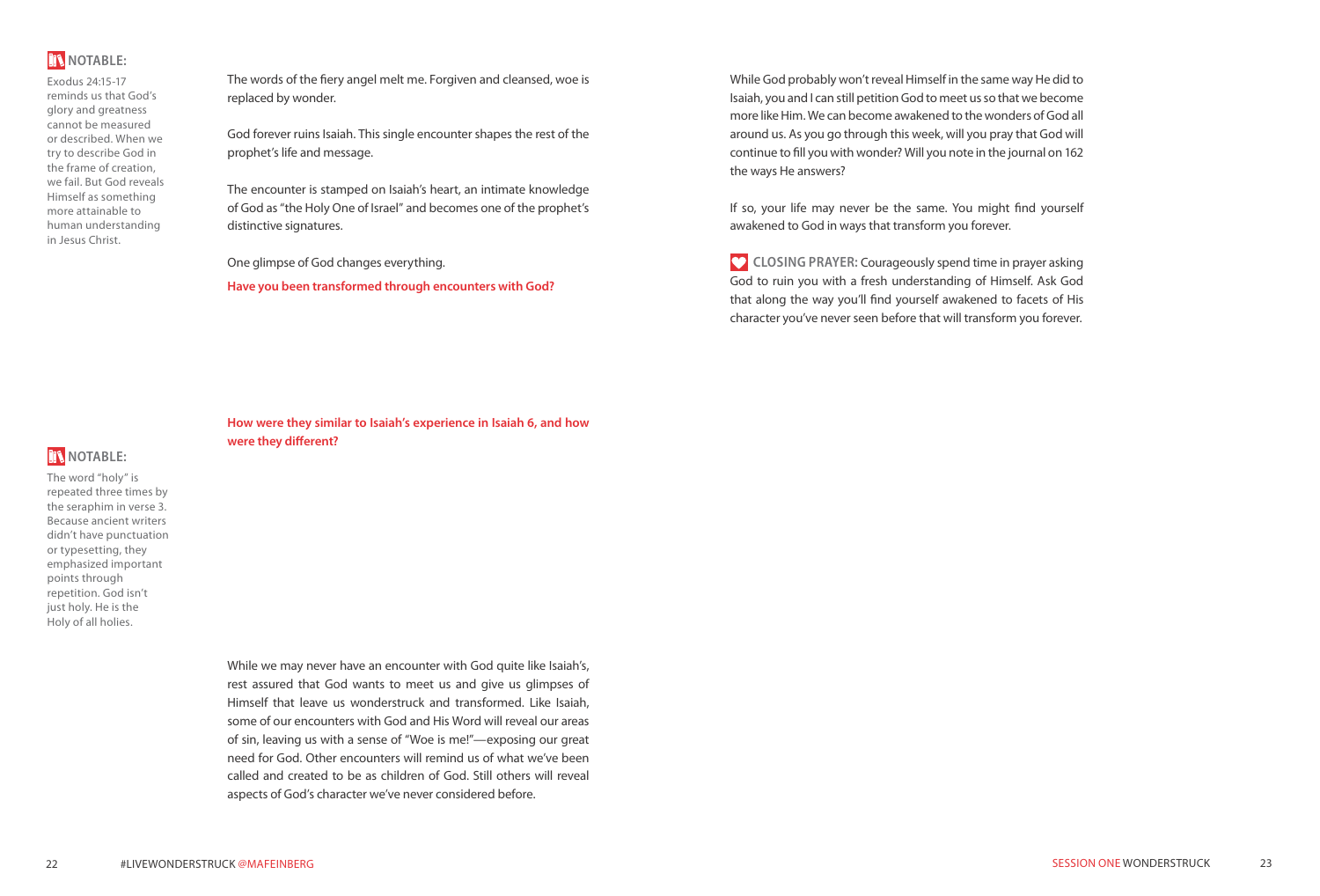### DAY FOUR

# **WONDERSTRUCK BY THE PR A ISEWORTHY DEEDS OF GOD**

**BONUS ACTIVITY:** 

God continually paints the skies with beauty. One of my favorite websites that captures portraits of God's handwork is www. clouds365.com. The award-winning site records photographs of the sky. some of the pictures will take your breath away.

## ONCE I BEGAN PRAYING FOR WONDER in my life, I began finding a sense of marvel and awe throughout the Scriptures. Not only is God full of wonders, but he displays his wonders throughout the ages. Through God's wonders people are set free, anchored deeper in their faith, and exposed to the bottomless depths of the love of God.

When we begin to pray for wonder, we need to live wide-eyed to the ways God wants to answer us. God paints facets of his handiwork and character in the sunrise and etches aspects of his nature into the canyon walls.

**What are some of the ways you're beginning to experience the wonder of God as alluded to in Psalm 65:8? Don't forget to add some of your list to the Wonderstruck Journal on page 162.** 

God calls us not only to live wide-eyed and awake to the wonders that He is doing all around us, but to remember His wondrous works in the past. We're asked to actively remember the displays of God's faithfulness.

**List the praiseworthy deeds of God in each of the following areas:** 

#### **THE PRAISEWORTHY DEEDS THAT GOD**

 **Performed in the Old Testament**

- **1.**
- **2.**
- **3.**
- **4.**
- **5.**

#### **THE PRAISEWORTHY DEEDS THAT GOD**

**Performed in the New Testament**

- **1.**
- **2. 3.** 
	-
- **4.**
- **5.**

#### **THE PRAISEWORTHY DEEDS THAT GOD**

**Performed in My Faith Community in the Last Year**

- **1.**
- **2.**
- **3.**
- **4.**
- **5.**

### **THE PRAISEWORTHY DEEDS THAT GOD**

**Performed in My Life in the Last Year**

- **1. 2.**
- **3.**
- **4.**
- **5.**

Now that you've filled in the chart, you should have a list of at least 20 ways God has revealed himself as wonderful, not only in your life but in your church and in history. Reflecting on the list, it's hard not to be wonderstruck by God's love, intimate involvement, provision, and tender care.

one practical way to remind yourself of God's wondrous works is to make a list of his praiseworthy deeds. Why is this so important? because unless we are intentional about remembering the deeds of God, we become forgetful about God and his presence in our world. This principle is displayed in one of the most potent psalms.

in some traditions, psalm 78 is recited on the third through sixth days of passover as a reminder of God's work in the lives of the israelites from the exodus to the reign of king David. Attributed to the priests of Asaph, Psalm 78 challenges us to remember and share the wondrous work of God in our lives.

# **ET NOTABLE:**

Notable: psalm 78:9 describes the "men of ephraim." ephraim was one of Joseph's sons who, along with Manasseh, received land as part of the 12 tribes of israel. Levi and Joseph did not receive tribal lands. Ephraim is another name for the Northern kingdom or israel.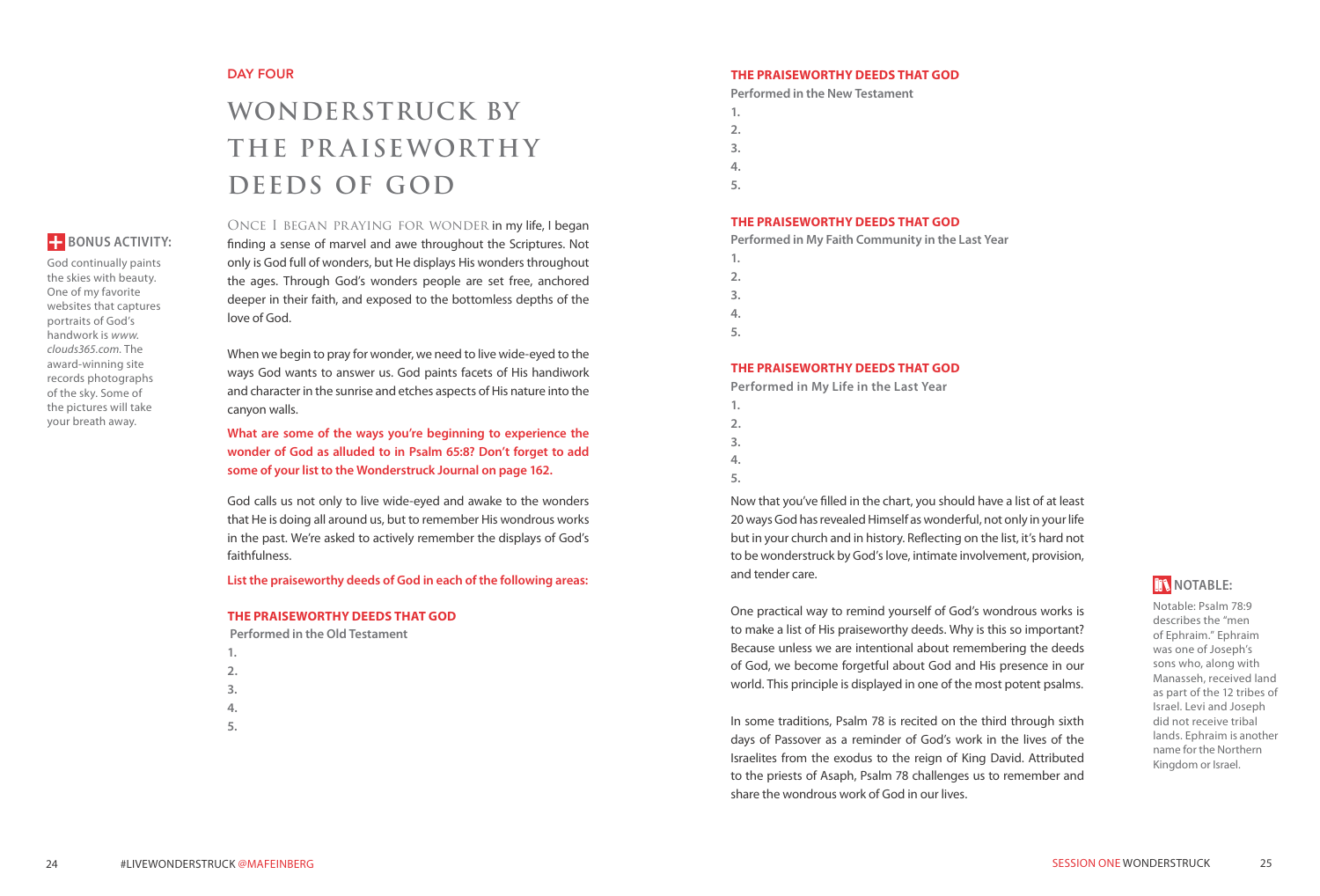psalm 78 is presented as a parable or mashal, not to give chronological and accurate historical information, but to remind the israelites about how God has worked in their lives over centuries. God's original covenant with Abraham comes to fruition despite the people's rebellion and unfaithfulness. psalm 78 encourages readers even today to remember the active role God plays and place trust in him.

**Why is recalling and sharing God's praiseworthy deeds with others important according to Psalm 78:1-8?** 

## **IT NOTABLE:**

our God is an active God. psalm 78 describes action after action of how God participated directly in the lives of the israelites throughout history. God doesn't sit back as a spectator, but protects, saves, creates, delivers, and leads.

**What can happen if we fail to recall and share these praiseworthy deeds according to Psalm 78:9-31?** 

**Despite the people's forgetfulness and hard-heartedness, how does God continue to reveal Himself as Wonderful to the people according to Psalm 78:32-55?** 

#### **What aspect or attribute of God leaves you most wonderstruck in Psalm 78:55-72?**

This powerful psalm is a beautiful reminder that we need to reflect on the praiseworthy deeds of God on a regular basis. And as we remember the work of God in our lives, we can't help but live more awake to the work he wants to do.

**CLOSING PRAYER: Spend some time praising God for His wondrous** work in your life, family, and community. Thank God for the work He's doing around the world and the way He has shown Himself faithful throughout history.

## DAY FIVE

# **APPREHENDED BY DIVINE AMAZEMENT**

FOR ME, GROWING SLEEPY to the things of God isn't an option. I don't want a faith that's dry, boring, or feels like punching a clock. Maybe that's one reason i've been praying so persistently to be apprehended by the wonder of God. I want to be caught up in the amazement of who He is and all that He's done.

# **Q** QUOTABLE:

of all the Gospel writers, i'd argue that none was caught up in the amazement of christ as much as Luke. Now this is not to say the other authors of the Gospels weren't awestruck by Jesus. John uses the term amazed six times. Matthew describes people being amazed twice as much. Mark, though noted for his brevity, uses the word amazed 15 times. but Luke seems to be caught up in amazement at every turn.

The Greek language provides five different words that can be used to translate amazed. Luke uses all of them. in Luke 5:26, he manages to use two of them in a single verse.

The breathless excitement of Christ and all He does exudes throughout Luke's Gospel.

The wonder begins in the first chapter with the announcement of John the Baptist's birth. The miraculous circumstances of this boy's birth to a barren couple leaves everyone astonished by the wondrous display of God's power.

**When have you been amazed by God's work in someone else's life like those who learned of John's birth in Luke 1:57-66?** 

"They were, all of them, quite simply amazed. zechariah's friends, the shepherds, all who heard the shepherds, Joseph and Mary, the people in his hometown of Nazareth, those in capernaum, those who heard the boy Jesus in the temple, the disciples, the parents of the girl who had died, even the pharisees: all were amazed, astonished, in awe and afraid. And thirty years away from the events that was Jesus' life, Luke still finds himself amazed as well." –Michael card, musician and author<sup>2</sup>

That's just the beginning of the astonishment. The next chapter of Luke describes the birth of Jesus and His younger years. Even as a child, Jesus leaves people awestruck.